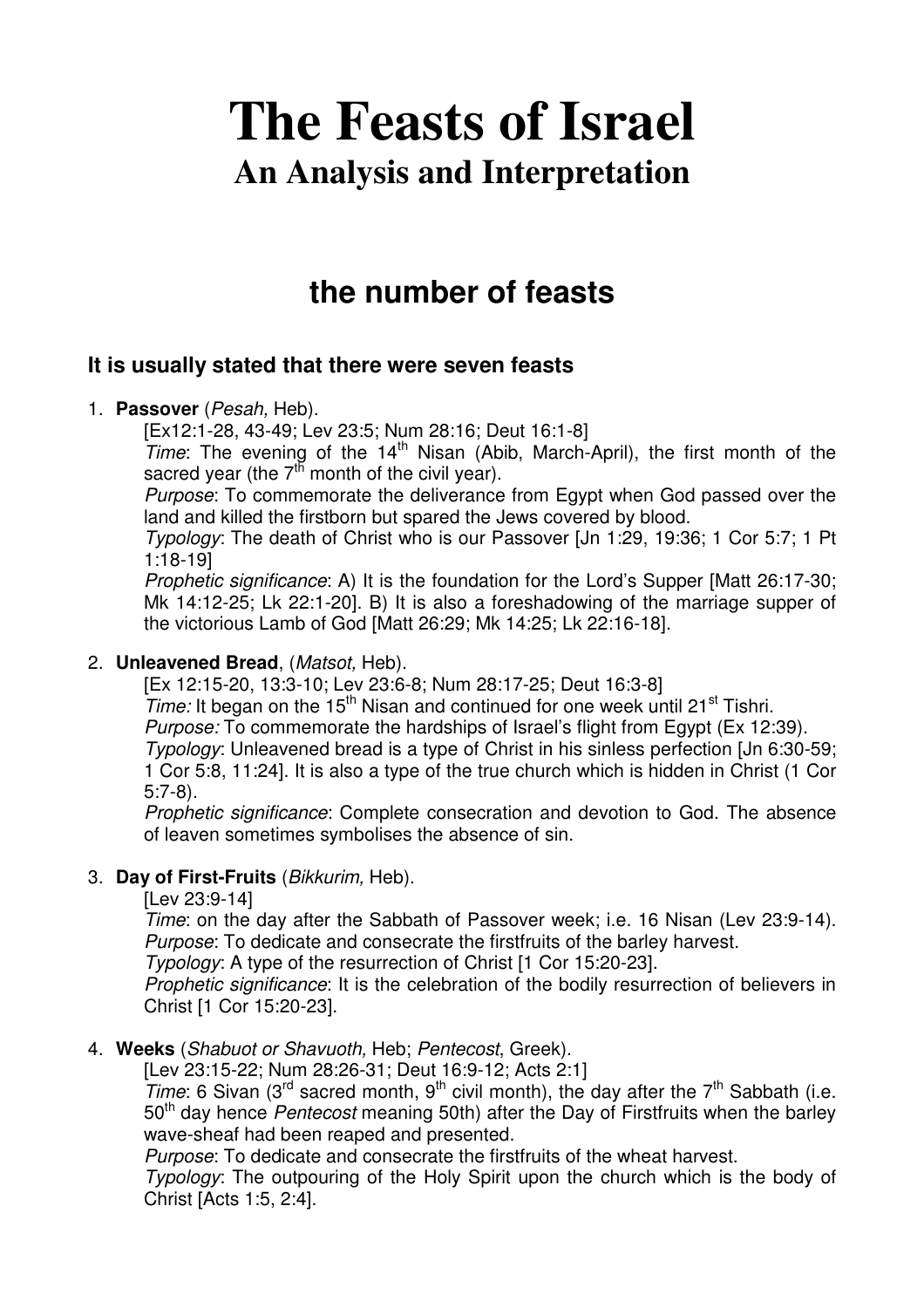Prophetic significance: Some consider that the two loaves represent the Jewish and Gentile parts of the church and contain leaven since sin is found in the church on earth.

5. **Trumpets** (Rosh Hashanah, Heb).

[Lev 23:23-25; Num 10:10, 29:1-6] Time: The first day of Tishri, the  $7<sup>th</sup>$  month of the sacred year i.e. the Sabbatical month (the 1<sup>st</sup> month of the civil year; Sept-Oct). *Purpose*: To consecrate the  $7<sup>th</sup>$  month as the Sabbatical month. Typology: The blowing of the trumpet is connected with the return of Christ [Matt 24:31; 1 Cor 15:52; 1 Thess 4:16]

Prophetic significance: The victory of God over his enemies.

#### 6. **Day of Atonement** (Yom Kippur, Heb).

[Lev 16; 23:26-32; Num 29:7-11] Time: The 10<sup>th</sup> day of the  $7<sup>th</sup>$  month of the sacred year (Tishri). Purpose: To perform an annual atonement for the sins of the people, priests and for the tabernacle. Typology: The cross of Christ [Rm 11:26; Heb 9]. Prophetic significance: Christ is our atoning redeemer.

7. **Tabernacles** (Sukkot, Heb). Also called the Feats of Booths or Ingathering.

[Lev 23:33-43; Num 29:12-38; Deut 16:13-17]

Time: The 15<sup>th</sup> –21<sup>st</sup> days of Tishri. An 8<sup>th</sup> day was added as a climax to all the feasts.

Purpose: A) To commemorate the deliverance and protection during the wanderings in the wilderness [Lev 23:43]. B) To celebrate the completion of the harvest [Lev 23: 39].

Typology: The peace, prosperity and fulness of the consummated kingdom of Christ [Zech 14:16-19].

Prophetic significance: Fulness of harvest, the ingathering of Christ's people.

Other sacred occasions include:

# **Holy Days connected with the Sabbath**

- **Sabbath**  Every seventh day [Ex 20:8-11, 31:12-17; Lev 23:3; Deut 5:12-15].
- **Sabbath Year**  Every seventh year to allow the land to lie fallow [Ex 23:10-11; Lev 25:1-7].
- Year of Jubilee The  $50<sup>th</sup>$  year after seven Sabbath years. A day of liberty for slaves through debt and for returning land to former owners [Lev 25:8-55, 27:17-24; Ezek 46:17].
- **The New Moon** The first day of the Hebrew 29 or 30 day month. Special sacrifices and blowing of Trumpets. [Num 28:11-15; Ps 81:3].
- **The Seventh New Moon or the Feast of Trumpets**

# **Festivals not commanded in the Mosaic Law**

**Dedication** – (Lights, Hanukkah) A eight day feast in the 9<sup>th</sup> month (Chislev) commemorating the cleansing of the temple from the defilement of Syria (Jn 10:22). **Purim** – (Lots) A feast of the 14<sup>th</sup> and 15<sup>th</sup> Adar (the 12<sup>th</sup> month). The name derives form

the Babylonian Pur meaning 'Lot' [Esther 9:18-32].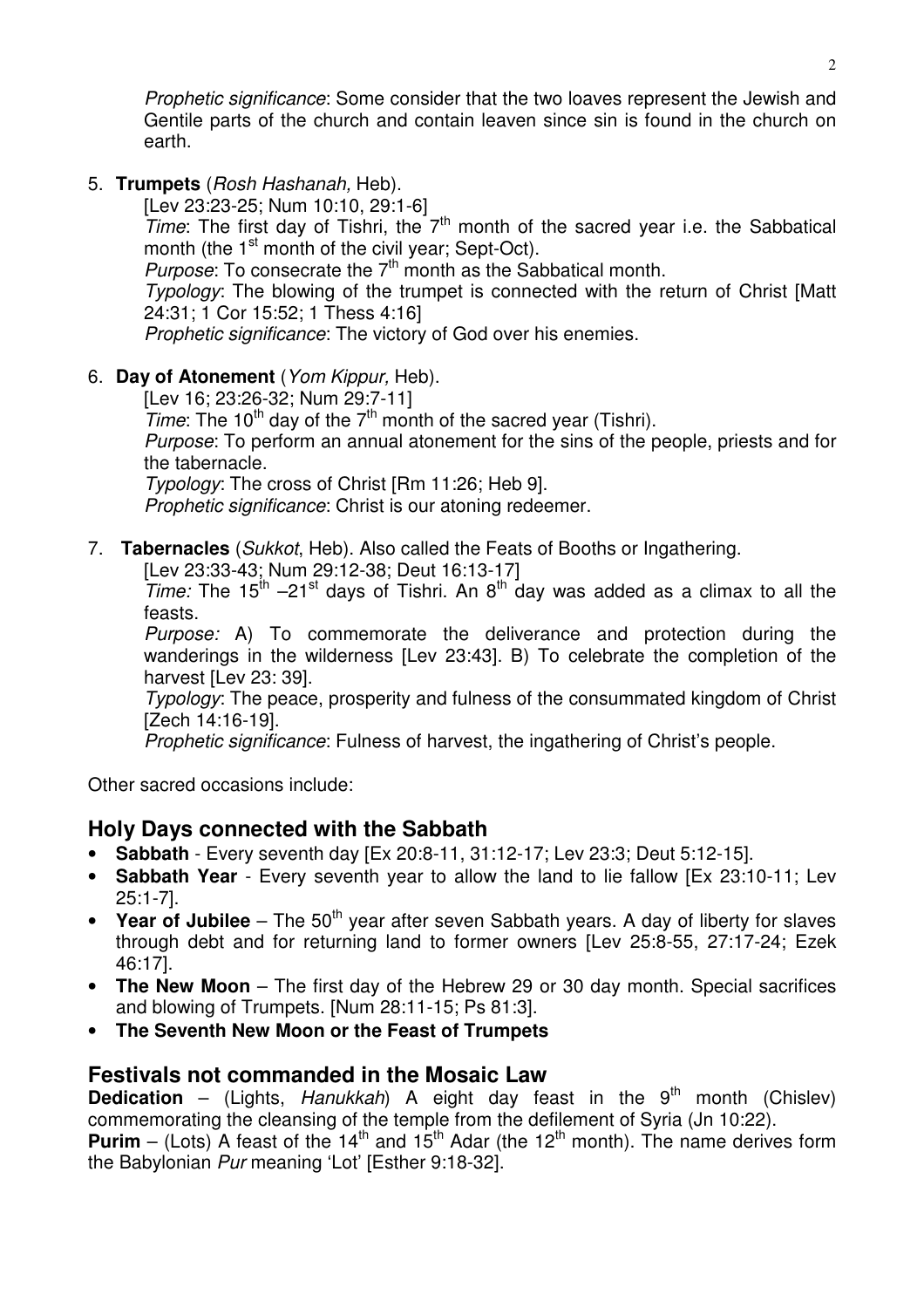To take account of the obvious precedence given to some, three are singled out as the 'Great Feasts'; i.e. Unleavened Bread, Weeks and Tabernacles. However, the phrase great feast(s) never appears in the Bible as a specific title of any of the holy gatherings.

It is usual to divide the feast into two groups of four and three with a long gap of four months in the middle. This is often stated to represent the present time as we await the final trumpet and the Second Coming. Graphically, these can be shown thus:

| <b>Feast</b>            | <b>Month</b>                     | <b>Typology</b>               |
|-------------------------|----------------------------------|-------------------------------|
| Passover                | 14 Nisan (1 <sup>st</sup> month) | Death of Christ (deliverance) |
| <b>Unleavened Bread</b> | 15 Nisan for one week            | <b>Sinlessness of Christ</b>  |
| <b>Firstfruits</b>      | After the Passover week          | <b>Resurrection of Christ</b> |
|                         | Sabbath - 16 Nisan               |                               |
| <b>Weeks</b>            | The day after the $7th$          | Outpouring of the Spirit of   |
|                         | Sabbath after First fruits $-6$  | Christ                        |
|                         | Sivan                            |                               |
|                         |                                  |                               |
| <b>Trumpets</b>         | 1 Tishri $(7th$ month)           | <b>Return of Christ</b>       |
| Day of Atonement        | 10 Tishri                        | Cross of Christ (atonement)   |
| <b>Tabernacles</b>      | 15-21 Tishri                     | Ingathering of Christ's       |
|                         |                                  | kingdom                       |

#### **The recurrence of the number 7**

Seven is the number of divine perfection.

- Pentecost occurs 7 weeks after Passover.
- Passover and Tabernacles last 7 days each.
- The days of holy convocation are 7.
- Tabernacles and the day of Atonement fall in the  $7<sup>th</sup>$  month.
- The cycle of annual feasts occupies 7 months, from Nisan to Tishri.

# **The Biblical View: Three Feasts**

There were only three feasts and male Israelites were commanded to go up to Jerusalem for these festivals three times a year,

Three times a year all your males shall appear before the LORD your God in the place which He chooses: at the Feast of Unleavened Bread, at the Feast of Weeks, and at the Feast of Tabernacles (Deut 16:16).

On these days all labour was to cease. The timing of these feasts was to ensure as little interference as possible with national industry. The Passover was held just before the work of harvest started, Weeks at the end of the corn harvest and before the vintage and Tabernacles after all the fruits of the ground were gathered in. In Winter, when travel was difficult, there were no festivals.

Exodus 23:14-17 also shows clearly that there were only three feasts:

Three times you shall keep a feast to Me in the year. You shall keep the Feast of Unleavened Bread (you shall eat unleavened bread seven days, as I commanded you, at the time appointed in the month of Abib, for in it you came out of Egypt; none shall appear before Me empty);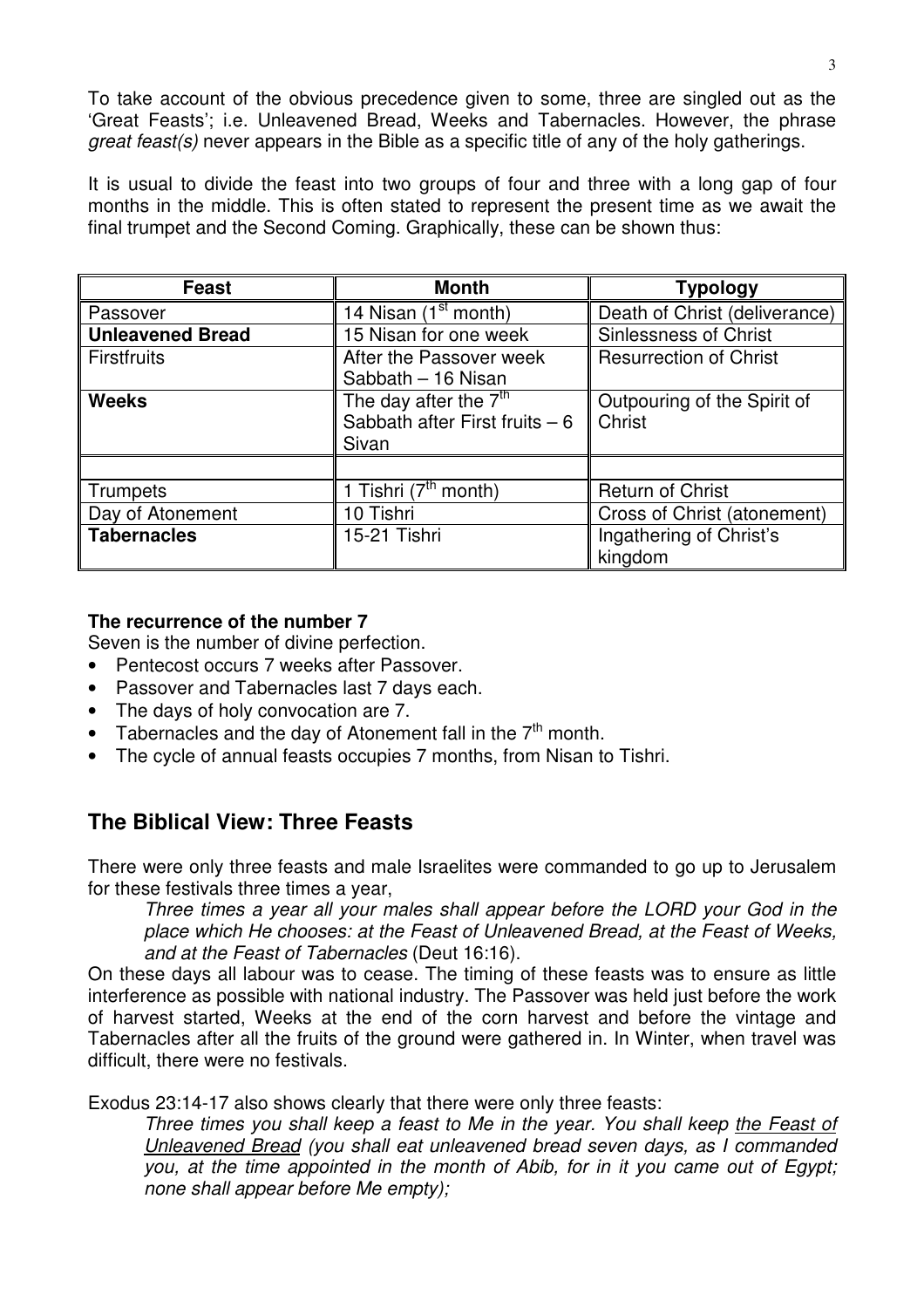and the Feast of Harvest, [Weeks/Pentecost] the first-fruits of your labours which you have sown in the field;

and the Feast of Ingathering [Tabernacles] at the end of the year, when you have gathered in the fruit of your labours from the field. Three times in the year all your males shall appear before the Lord GOD.

There was no 'Feast' of Trumpets, the Bible never calls this a feast but proclaims the blowing of trumpets during all the feasts.

Also in the day of your gladness, in your appointed feasts, and at the beginning of your months, you shall blow the trumpets over your burnt offerings and over the sacrifices of your peace offerings; and they shall be a memorial for you before your God: I am the LORD your God. [Num 10:10]

There were occasions of holy convocation [*miqra*, Heb: 'a calling together, 'assembly'] which were not feasts, as well as convocations which were (Num 28:26, 29:12). Trumpets and the Day of Atonement are stated to be convocations but not feasts (Lev 23:24, 27; Num 29:1). Also feasts were times of gladness (Num 10:10) but the Day of Atonement was solemn, a 'day of affliction' and certainly not joyful (Lev 23:27).

The offering of first-fruits was performed in two specific feasts: of the wheat harvest at Weeks (Pentecost, Ex 34:22) and of 'the first of the first-fruits' at the Passover (Ex 23:19, 34:26).

The three feasts were:

- 1. **The Feast of Unleavened Bread.** The Passover was the start of this feast. The Firstfruits (Lev 23:9-14) were offered on the day after the Passover Sabbath and were part of the Feast of Unleavened Bread.
- **2. The Feast of Weeks.** Seven weeks after Unleavened Bread (Lev 23:15-16). Pentecost was the Greek name given to this feast much later when Hellenising influences spread in Israel.
- **3. The Feast of Tabernacles.** This was prepared by the blowing of Trumpets on the first day of the  $7<sup>th</sup>$  month and the Day of Atonement on the 10<sup>th</sup> day. The Feast proper began on the 15<sup>th</sup> day. The Day of Atonement was not a feast but a fast which included repentance for sin.

#### **Each has three associations**

Derived from nature (natural); experience (historical) and prophetic symbolism (typological).

| Feast                        | Natural Assoc.                   | Historic Assoc.                                                                                         | Prophetic Assoc.                                                    |
|------------------------------|----------------------------------|---------------------------------------------------------------------------------------------------------|---------------------------------------------------------------------|
| Passover/Unleavened<br>bread | Early harvest                    | The Exodus                                                                                              | Advent and sacrifice of<br>the Messiah                              |
| Weeks / Pentecost            | Harvest or cereal<br>ingathering | The day the Law was<br>given (according to<br>Maimonides and Talmud)<br>implied by Ex 12:2 with<br>19:1 | The outpouring of the<br>Spirit and reorganisation<br>of the church |
| Tabernacles                  | Ingathering of fruits            | Journey through the<br>wilderness                                                                       | The final rest of God's<br>people                                   |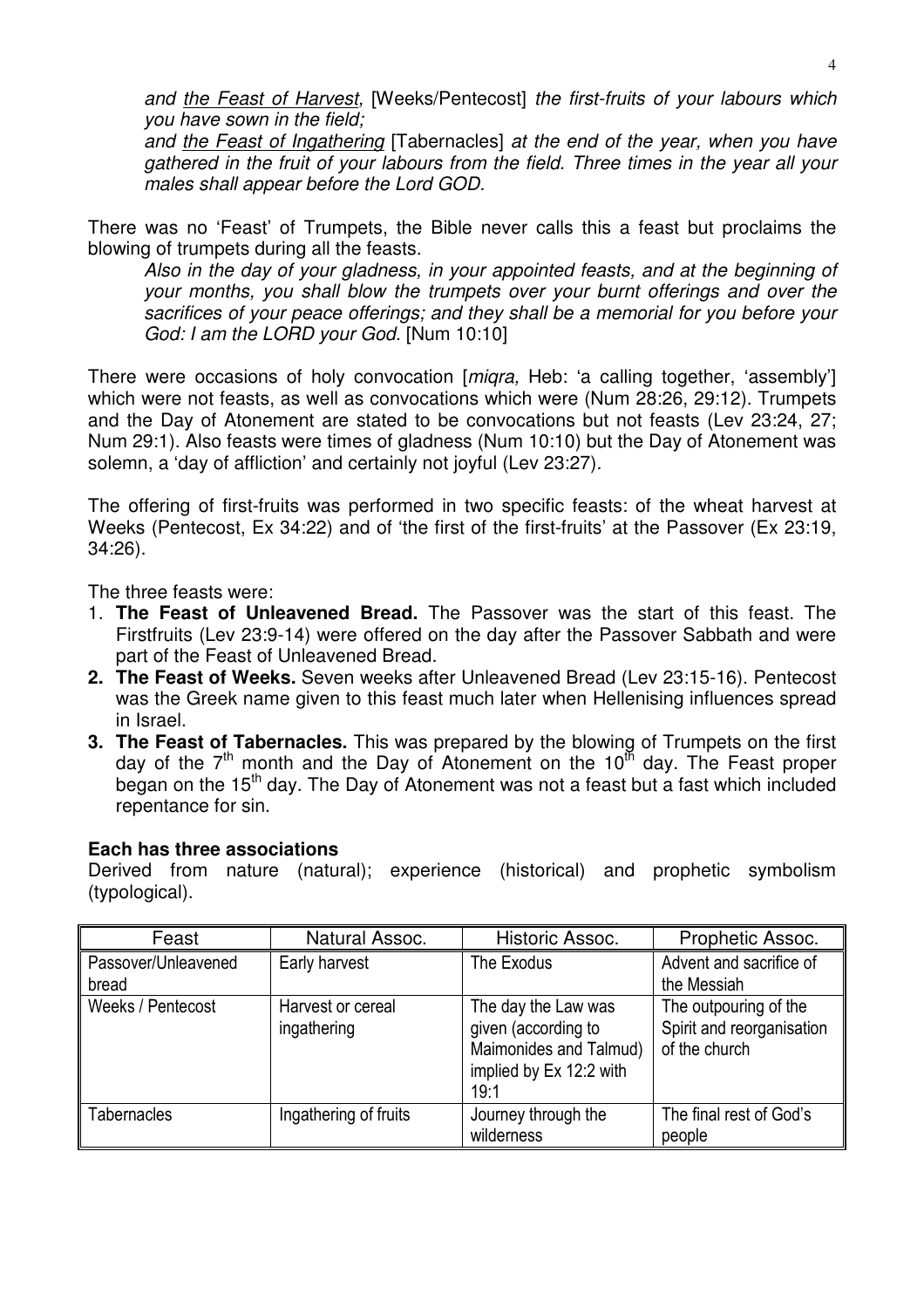The reason for only three is also found in their fulfilment. The feasts were fulfilled in the following ways:

- 1. **Redemption accomplished:** The Feast of Passover was when the Passover lamb was sacrificed and was the day of the Crucifixion (15 Nisan). The Feast of Unleavened Bread thus speaks of Christ accomplishing our salvation by sacrifice. He was God's First Fruits and the First-born of a new creation.
- 2. **Redemption applied:** The Feast of Weeks refers to the outpouring of the Holy Spirit who applies salvation.
- 3. **Redemption consummated:** The Feast of Tabernacles in the 7<sup>th</sup> month speaks of fulness and perfection and refers to the Second Coming of Christ, the consummation of salvation.

| <b>Salvation in Christ</b>     | <b>Feast</b>            | Typology                              |
|--------------------------------|-------------------------|---------------------------------------|
| <b>Redemption Accomplished</b> | Passover                | Death of Christ (deliverance)         |
|                                | <b>Unleavened Bread</b> | <b>Sinlessness of Christ</b>          |
|                                | <b>Firstfruits</b>      | <b>Resurrection of Christ</b>         |
| <b>Redemption Applied</b>      | Weeks                   | Outpouring of the Spirit of<br>Christ |
| <b>Redemption Consummated</b>  | <b>Trumpets</b>         | <b>Return of Christ</b>               |
|                                | Day of Atonement        | Cross of Christ (atonement)           |
|                                | <b>Tabernacles</b>      | Ingathering of Christ's<br>kingdom    |
|                                | The 8 <sup>th</sup> Dav | <b>General Resurrection</b>           |

Three is the number of God, and the Bible clearly tells us that salvation is all of God [Ps 3:8, 27:1, 38:22, 62:1, 68:20, 74:12, 85:7; Isa 12:2; Jer 3:23; Lam 3:36; Jonah 2:9; Acts 28:28; Rm 1:16; Rev 7:10, 19:1] If the festivals are a celebration of the fulness of God's plan in salvation, then the number three makes eminent sense. However, the number seven (signifying perfection in divine things) would also have symbolic significance.

We can conclude that there were seven holy convocations or gatherings but that only three of these were feasts or festivals. The sacred year was divided by, and focused upon, these three great events. As such, they instruct us about the three great aspects of the salvation planned and purposed by God for us: the cross (the kingdom purchased), the kingdom conceived and the kingdom completed.

> **Paul Fahy Copyright © 2002 Understanding Ministries**  http://www.understanding-ministries.com

# **Bibliography**

**Brown-Driver-Briggs Hebrew Lexicon**. Copyright © 1995 Michael S. Bushell **Dictionary of the Bible,** William Smith, John Murray, (1863) **Nelson's Complete Book of Bible Maps and Charts,** Thomas Nelson (1996).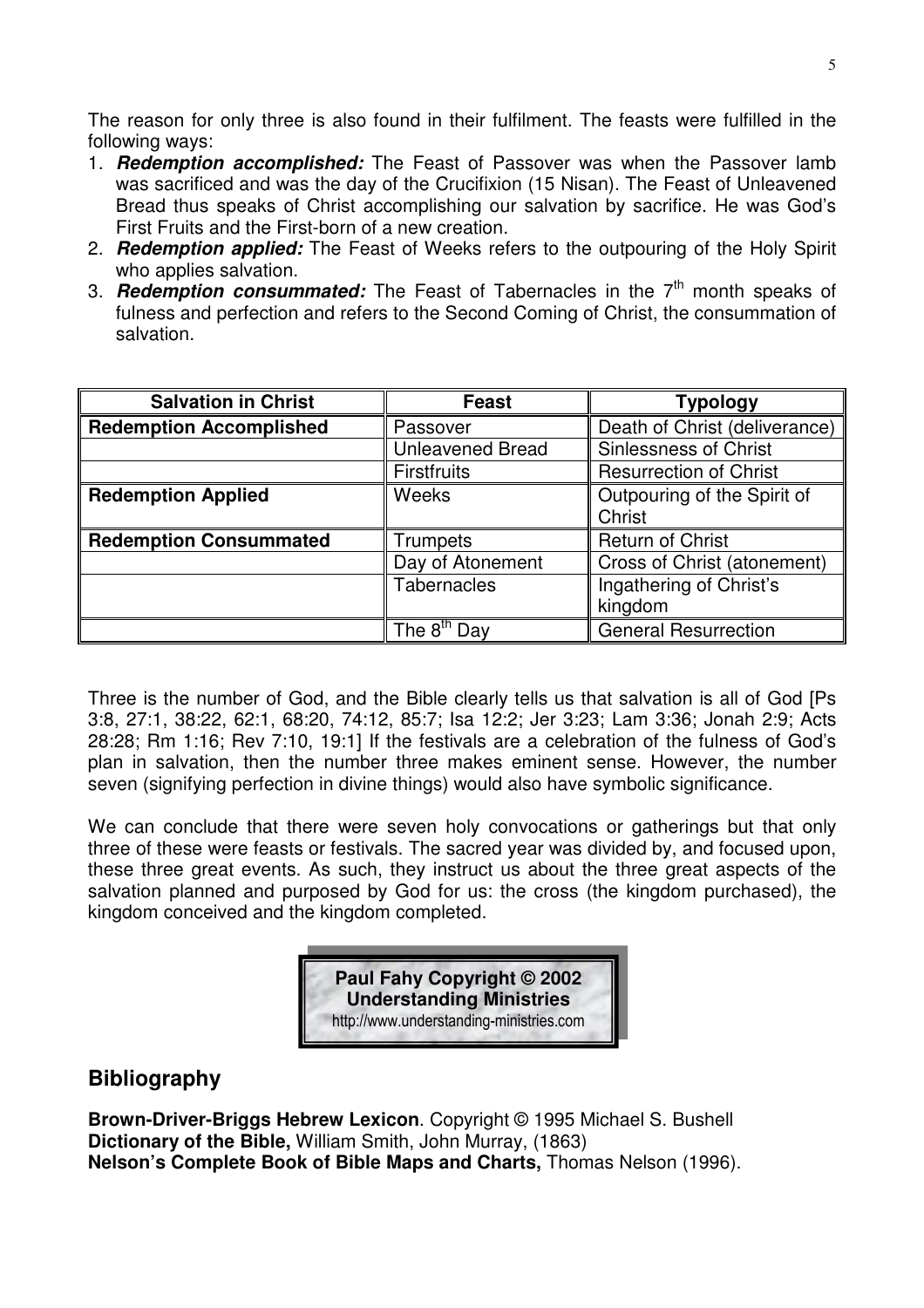# **Appendix One**

# **Leviticus 23**

And the LORD spoke to Moses, saying,

 2 "Speak to the children of Israel, and say to them: 'The feasts of the LORD, which you shall proclaim to be holy convocations, **these are My feasts**.

 3 ' Six days shall work be done, but the seventh day is a Sabbath of solemn rest, a holy convocation. You shall do no work on it; it is the Sabbath of the LORD in all your dwellings. 4 ' These are the feasts of the LORD, holy convocations which you shall proclaim at their appointed times.

5 'On the fourteenth *day* of the first month at twilight *is* the LORD's Passover.

 6 'And on the fifteenth day of the same month is **the Feast of Unleavened Bread** to the LORD; seven days you must eat unleavened bread.

 7 'On the first day you shall have a holy convocation; you shall do no customary work on it.

 8 'But you shall offer an offering made by fire to the LORD for seven days. The seventh day shall be a holy convocation; you shall do no customary work on it.'"

9 And the LORD spoke to Moses, saying,

 10 "Speak to the children of Israel, and say to them: 'When you come into the land which I give to you, and reap its harvest, then you shall bring a sheaf of the firstfruits of your harvest to the priest.

 11 'He shall wave the sheaf before the LORD, to be accepted on your behalf; on the day after the Sabbath the priest shall wave it.

 12 'And you shall offer on that day, when you wave the sheaf, a male lamb of the first year, without blemish, as a burnt offering to the LORD.

13 'Its grain offering shall be two-tenths of an ephah of fine flour mixed with oil, an offering made by fire to the LORD, for a sweet aroma; and its drink offering shall be of wine, onefourth of a hin.

 14 'You shall eat neither bread nor parched grain nor fresh grain until the same day that you have brought an offering to your God; it shall be a statute forever throughout your generations in all your dwellings.

 15 ' And you shall count for yourselves from the day after the Sabbath, from the day that you brought the sheaf of the wave offering: seven Sabbaths shall be completed.

 16 'Count fifty days to the day after the seventh Sabbath; then you shall offer a new grain offering to the LORD.

17 'You shall bring from your dwellings two wave *loaves* of two-tenths of an ephah. They shall be of fine flour; they shall be baked with leaven. They are the firstfruits to the LORD.

 18 'And you shall offer with the bread seven lambs of the first year, without blemish, one young bull, and two rams. They shall be as a burnt offering to the LORD, with their grain offering and their drink offerings, an offering made by fire for a sweet aroma to the LORD.

 19 'Then you shall sacrifice one kid of the goats as a sin offering, and two male lambs of the first year as a sacrifice of a peace offering.

 20 'The priest shall wave them with the bread of the firstfruits as a wave offering before the LORD, with the two lambs. They shall be holy to the LORD for the priest.

 21 'And you shall proclaim on the same day that it is **a holy convocation** to you. You shall do no customary work on it. It shall be a statute forever in all your dwellings throughout your generations.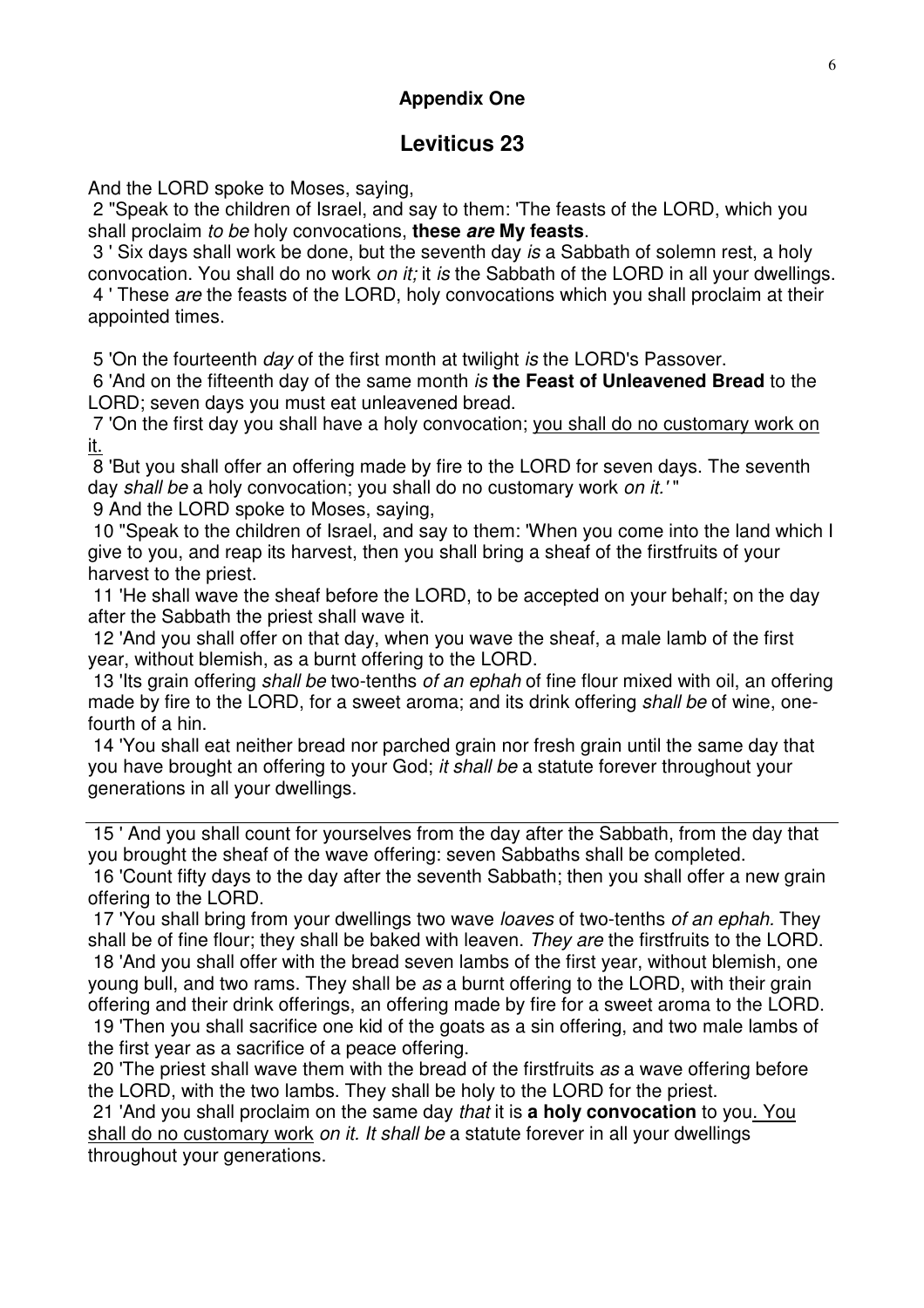22 ' When you reap the harvest of your land, you shall not wholly reap the corners of your field when you reap, nor shall you gather any gleaning from your harvest. You shall leave them for the poor and for the stranger: I am the LORD your God.' "

23 Then the LORD spoke to Moses, saying,

24 "Speak to the children of Israel, saying: 'In the seventh month, on the first day of the month, you shall have a sabbath-rest, a memorial of blowing of trumpets, a holy convocation.

25 'You shall do no customary work on it; and you shall offer an offering made by fire to the LORD.' "

26 And the LORD spoke to Moses, saying:

27 "Also the tenth day of this seventh month shall be the Day of Atonement. It shall be a holy convocation for you; you shall afflict your souls, and offer an offering made by fire to the LORD.

 28 "And you shall do no work on that same day, for it is the Day of Atonement, to make atonement for you before the LORD your God.

 29 "For any person who is not afflicted in soul on that same day shall be cut off from his people.

 30 "And any person who does any work on that same day, that person I will destroy from among his people.

 31 "You shall do no manner of work; it shall be a statute forever throughout your generations in all your dwellings.

32 "It shall be to you a sabbath of solemn rest, and you shall afflict your souls; on the ninth day of the month at evening, from evening to evening, you shall celebrate your sabbath."

33 Then the LORD spoke to Moses, saying,

34 "Speak to the children of Israel, saying: 'The fifteenth day of this seventh month shall be **the Feast of Tabernacles** for seven days to the LORD.

35 'On the first day *there shall be a holy convocation.* You shall do no customary work on it.

 36 'For seven days you shall offer an offering made by fire to the LORD. On the eighth day you shall have a holy convocation, and you shall offer an offering made by fire to the LORD. It is a sacred assembly, and you shall do no customary work on it.

37 These are the feasts of the LORD which you shall proclaim to be holy convocations, to offer an offering made by fire to the LORD, a burnt offering and a grain offering, a sacrifice and drink offerings, everything on its day --

 38 'besides the Sabbaths of the LORD, besides your gifts, besides all your vows, and besides all your freewill offerings which you give to the LORD.

 39 ' Also on the fifteenth day of the seventh month, when you have gathered in the fruit of the land, you shall keep the feast of the LORD for seven days; on the first day there shall be a sabbath-rest, and on the eighth day a sabbath-rest.

 40 'And you shall take for yourselves on the first day the fruit of beautiful trees, branches of palm trees, the boughs of leafy trees, and willows of the brook; and you shall rejoice before the LORD your God for seven days.

 41 'You shall keep it as a feast to the LORD for seven days in the year. It shall be a statute forever in your generations. You shall celebrate it in the seventh month.

 42 'You shall dwell in booths for seven days. All who are native Israelites shall dwell in booths,

 43 'that your generations may know that I made the children of Israel dwell in booths when I brought them out of the land of Egypt: I am the LORD your God.' "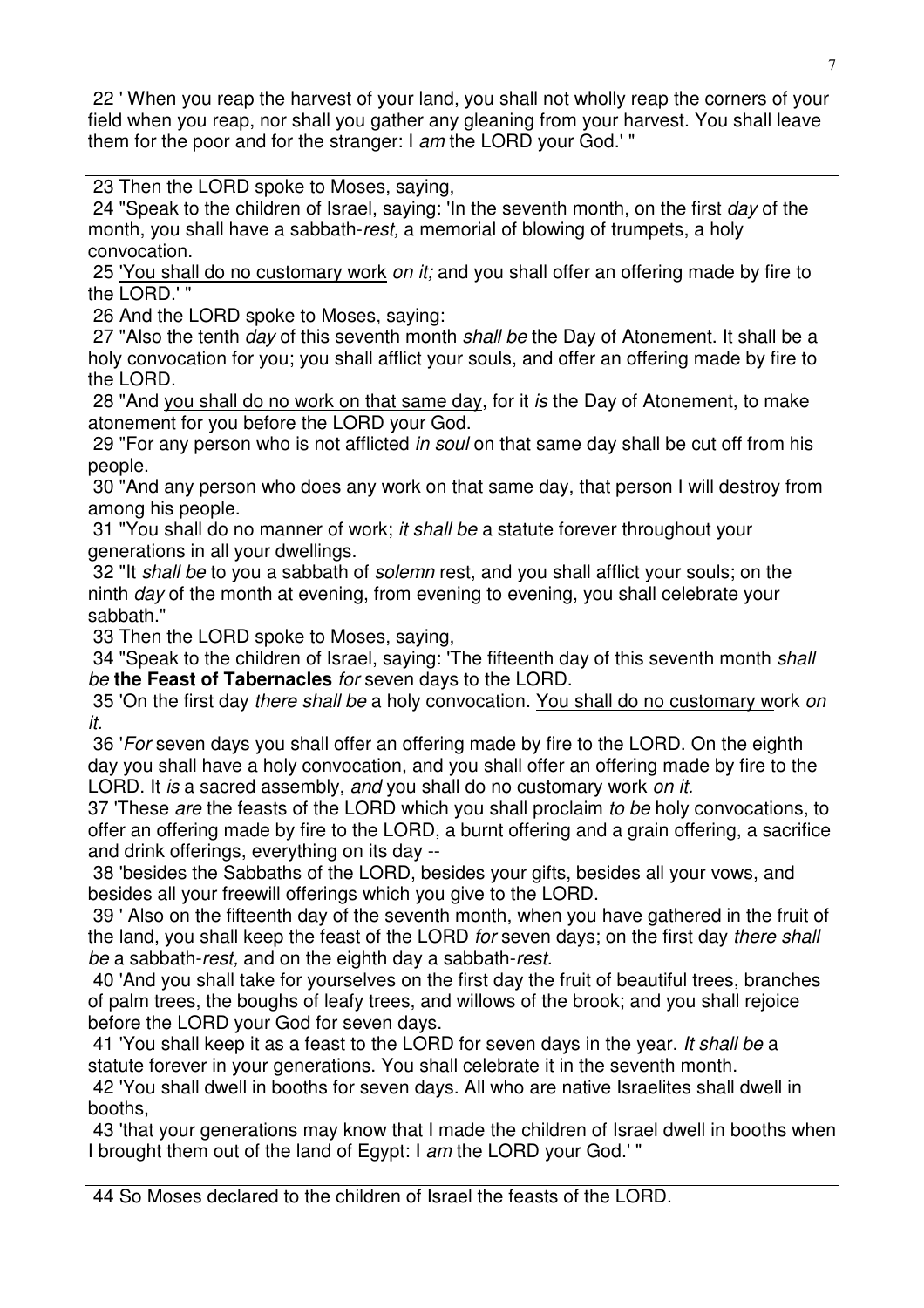#### **Feasts**

**4150** d[eAm mow`ed {mo-ade'} or d[emo mo`ed {mo-ade'} or (fem.) hd'['Am mow`adah (2 Chr 8:13) {mo-aw-daw'} • from 03259; TWOT - 878b; n m • AV congregation 150, feast 23, season 13, appointed 12, time 12, assembly 4, solemnity 4, solemn 2, days 1, sign 1, synagogues 1;  $223 \cdot 1$  appointed place, appointed time, meeting 1a) appointed time 1a1) appointed time (general) 1a2) sacred season, set feast, appointed season 1b) appointed meeting 1c) appointed place 1d) appointed sign or signal 1e) tent of meeting

#### **Feast**

**2282**  $QX$ **;** chag {khag} or  $QX$ ; chag {khawg} • from 02287; TWOT - 602a; n m • AV feast 56, sacrifice 3, feast days 2, solemnity 1; 62 • 1) festival, feast, festival-gathering, pilgrim-feast 1a) feast 1b) festival sacrifice

# **Deut 16**

"Observe the month of Abib, and keep the Passover to the LORD your God, for in the month of Abib the LORD your God brought you out of Egypt by night.

 2 "Therefore you shall sacrifice the Passover to the LORD your God, from the flock and the herd, in the place where the LORD chooses to put His name.

 3 "You shall eat no leavened bread with it; seven days you shall eat unleavened bread with it, *that is*, the bread of affliction (for you came out of the land of Egypt in haste), that you may remember the day in which you came out of the land of Egypt all the days of your life.

 4 "And no leaven shall be seen among you in all your territory for seven days, nor shall any of the meat which you sacrifice the first day at twilight remain overnight until morning. 5 "You may not sacrifice the Passover within any of your gates which the LORD your God

gives you; 6 "but at the place where the LORD your God chooses to make His name abide, there you shall sacrifice the Passover at twilight, at the going down of the sun, at the time you came out of Egypt.

 7 "And you shall roast and eat it in the place which the LORD your God chooses, and in the morning you shall turn and go to your tents.

8 "Six days you shall eat unleavened bread, and on the seventh day there shall be a sacred assembly to the LORD your God. You shall do no work on it.

 9 " You shall count seven weeks for yourself; begin to count the seven weeks from the time you begin to put the sickle to the grain.

 10 "Then you shall keep **the Feast of Weeks** to the LORD your God with the tribute of a freewill offering from your hand, which you shall give as the LORD your God blesses you.

 11 "You shall rejoice before the LORD your God, you and your son and your daughter, your male servant and your female servant, the Levite who is within your gates, the stranger and the fatherless and the widow who are among you, at the place where the LORD your God chooses to make His name abide.

 12 "And you shall remember that you were a slave in Egypt, and you shall be careful to observe these statutes.